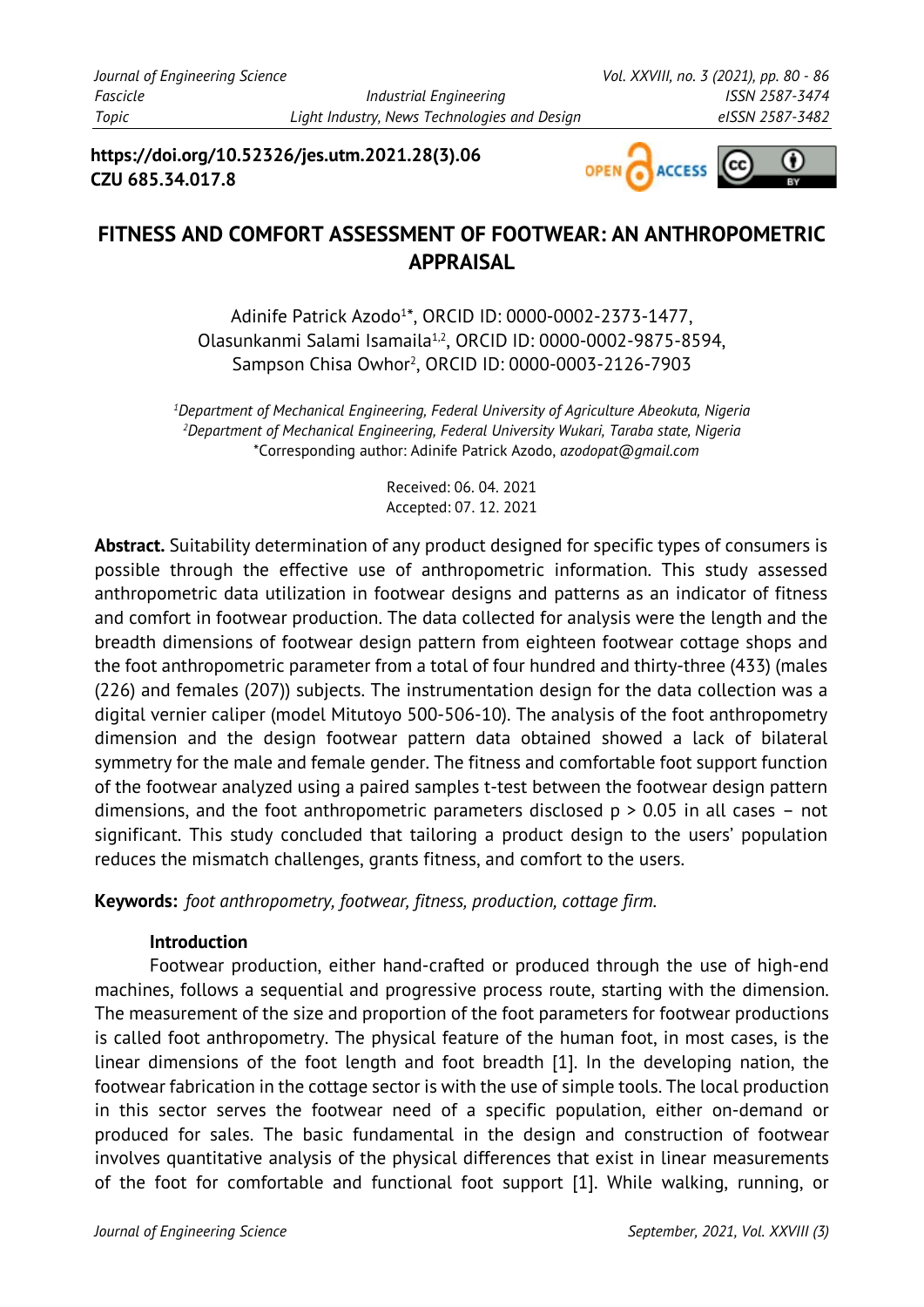working, footwear prevents the foot from injuries, offers fitness and comfortable foot support, and protects it against variations of ground surfaces texture and temperature adversities of the environment. It also facilitates the proper functioning of the foot for daily activities [1]. However, this is only guaranteed when the footwear fit with the shape of the foot as it is an essential determinant factor [1]. Beyond the aesthetically pleasing, stylish, and great-looks of footwear, the best choice lies either in the proper foot function or the overall health. Wearing poorly fitting footwear is painful in the ankles, hips, knees, and lower back, and it is debilitating. The aching effect of the feet can zap the energy of a person. Other poorly fitting footwear effects are blisters, bunions, calluses, hammertoes, and blood circulation problems. The foot support offered by the footwear in standing position, walking and accommodation to variations of surfaces can cause change to the skeletal system and the muscular structure that it supports. It can also change a person's posture and the way the person walks if poorly fitted. It then means that for a desired fit and comfort of footwear, foot anthropometry is necessary.

Anthropometric data accommodates a wide range of biological variation of the human body characteristics that uniquely distinguishes individuals [2, 3]. The diversity in anthropometric of the human body characteristics cut across age, gender, tribe, geographical location, occupation, and nationality [4]. The defining factors that make for the classification and identification of the physical geometry of the human body of a group are cover in the body anthropometry. It guides in the development and establishment of the standards that are specific for effective product design, and enhance product usability and suitability for the user population [5, 6, 7]. Studies revealed that the development of standard anthropometric data helps to solve the significant variations of the human body dimensions through the provision of vital database information applicable to the design of products [8]. Ismaila [3] emphasized that for product design to suit specific types of consumers, anthropometry data is needed as it varies from person to person and between nations. In practice, garment makers, clothes, and footwear measure their customers to design the wears that fit the individuals. Garment production for easy and short time accessibility, as well as the relatively inexpensive products, requires consultation of anthropometry database. This phenomenon has a significant effect on the development of garment industries. Anthropometry positively affects the desired economies of scale conditions in the development of product design sector. Also, it reduces setup-time and stoppages in the mass production of readymade products [8].

The understanding of the importance of anthropometry values, according to Musa et al. [9], lies in its application. This is because an individual's body anthropometry for fitness and comfortable garment needs to capture the variations as the human foot shows a range of variation in length, breadth, and height due to genetic, natural, and environmental factors [10]. The challenge with the user population and the anthropometric data for Nigerians is in the sparse nature, mostly found from individual researchers and skewed to a particular state, region, gender, age, or ethnicity [3, 11]. Tackling these ranges of variations in the human body anthropometry by accommodating to the extreme deviation to the 5th and 95th percentiles of a population across age, gender, tribe, and nationality gives a significant suitability determination of a product targeted for a particular people [5, 12, 13]. Most foot anthropometry research studies found in the works of literature covered foot shape under different weight-bearing conditions [1, 14], and foot dimensions evaluation [3, 15]. Similar studies such as [16, 17, 18], considered gender and tribe. In other studies, anthropometry of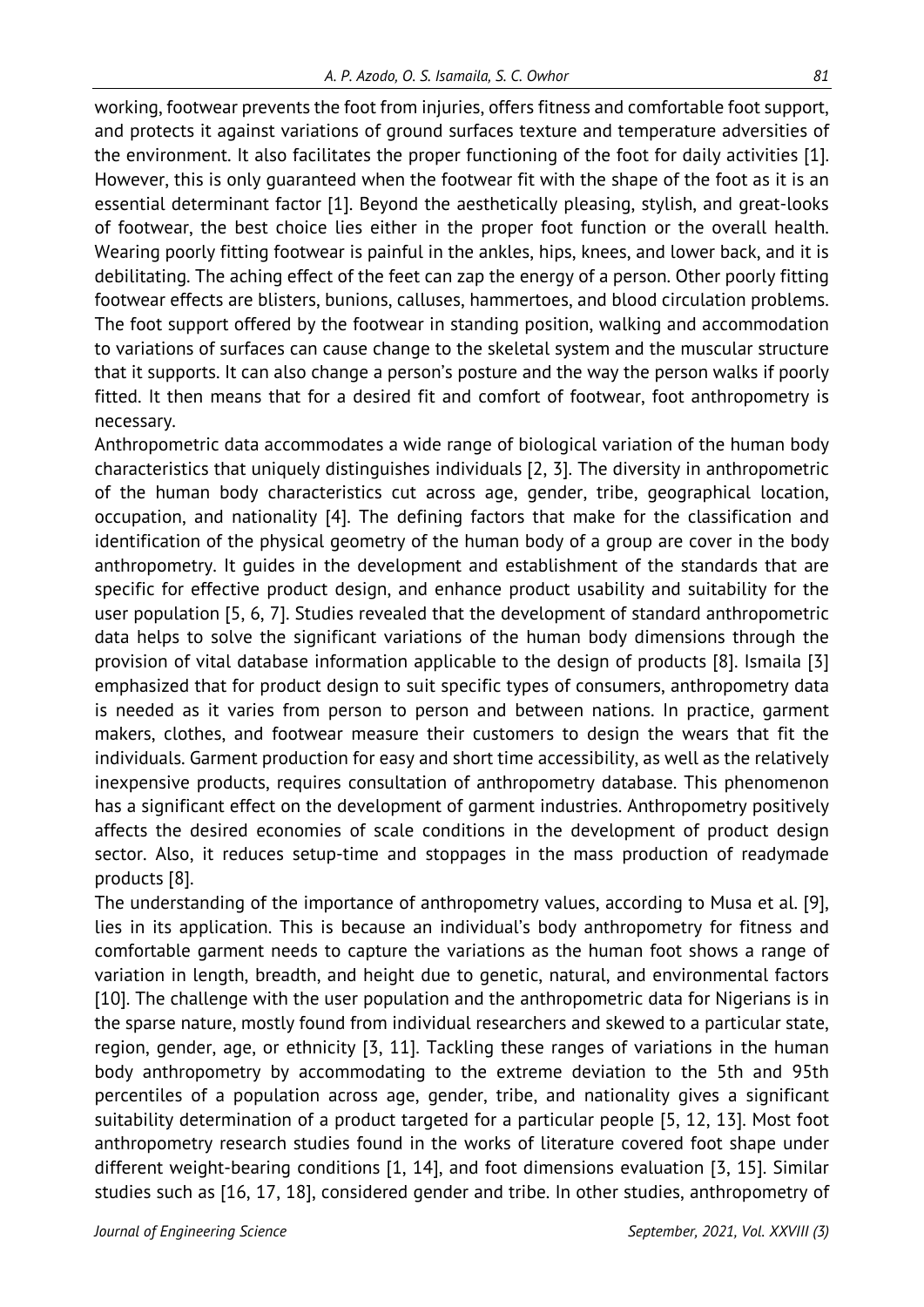the foot was used in the estimation of the body standing height [19, 20, 21]. Monye and Omotehinse [22] developed a model of foot anthropometric descriptors for the design of prosthesis and footwear in Nigeria. Likewise, Nacher et al. [23] developed a model for predicting footwear fit based on user data. However, the application of anthropometry data for the design for a target user's population as guidelines for designers of commercial products, necessary for product usability and suitability for the user population, is still scarce. Therefore, this study assessed the anthropometry of footwear designs and patterns as an indicator of fitness and comfort for sandals and chappals production.

# **Materials and method**

This study was conducted in the Ukum local government area of Benue state Nigeria with study site locations at Jootar and Zarki-ibaim areas. The data sampling of this study covered the physical measurement of the footwear design patterns used in eighteen (18) footwear making shops. The sampled footwear making shops were those that locally design the straps and the soles of the footwear for sale. The foot anthropometric data measurements were from a total of four hundred and thirty-three (433) participants, males (226) and females (207) contacted at the footwear making shops. The footwear design pattern dimensions (Figure 1) and the foot anthropometric parameter (Figure 2) measurements were the foot length and the foot breadth dimensions using a digital vernier caliper (model Mitutoyo 500- 506-10, Mitutoyo Corporation, Japan).





**Figure 1.** Footwear design pattern dimensions. Figure 2. Foot anthropometric parameter.

As this study is a forensic study, the measurement precision and reliability were ensured as only one of the researchers did the data collection. The foot lengths and foot breadths measurements were carried out when the participant is in a seated position barefooted with the foot flat on the ground making an angle ninety degrees at the talocrural (ankle) joint. Foot breadth measurement is the distance across the metatarsal region of the foot from the lateral to the medial side. Foot length measured the maximum distance between the most anterior part of the heel and the posterior projecting end of the foot. The measurements on the footwear design pattern were the corresponding positions and dimensions for the foot lengths and foot breadths for each of the participants' foot anthropometry. The subjects agreed to participate in this study verbally. The recruitment was after an explanation of the purpose of the study was communicated to the participants. Data analyzed was only from those who gave their permission and with no physical deformities on their feet. The data obtained were descriptive and inferential statistical analyses. The comparison of the foot anthropometric data of the subjects and design footwear pattern for the significant difference was with the use a 2-tailed paired samples t-test on the SPSS 20.0 Statistical package. The value considered for the significant difference between the foot anthropometric data and footwear design pattern is less than 0.05.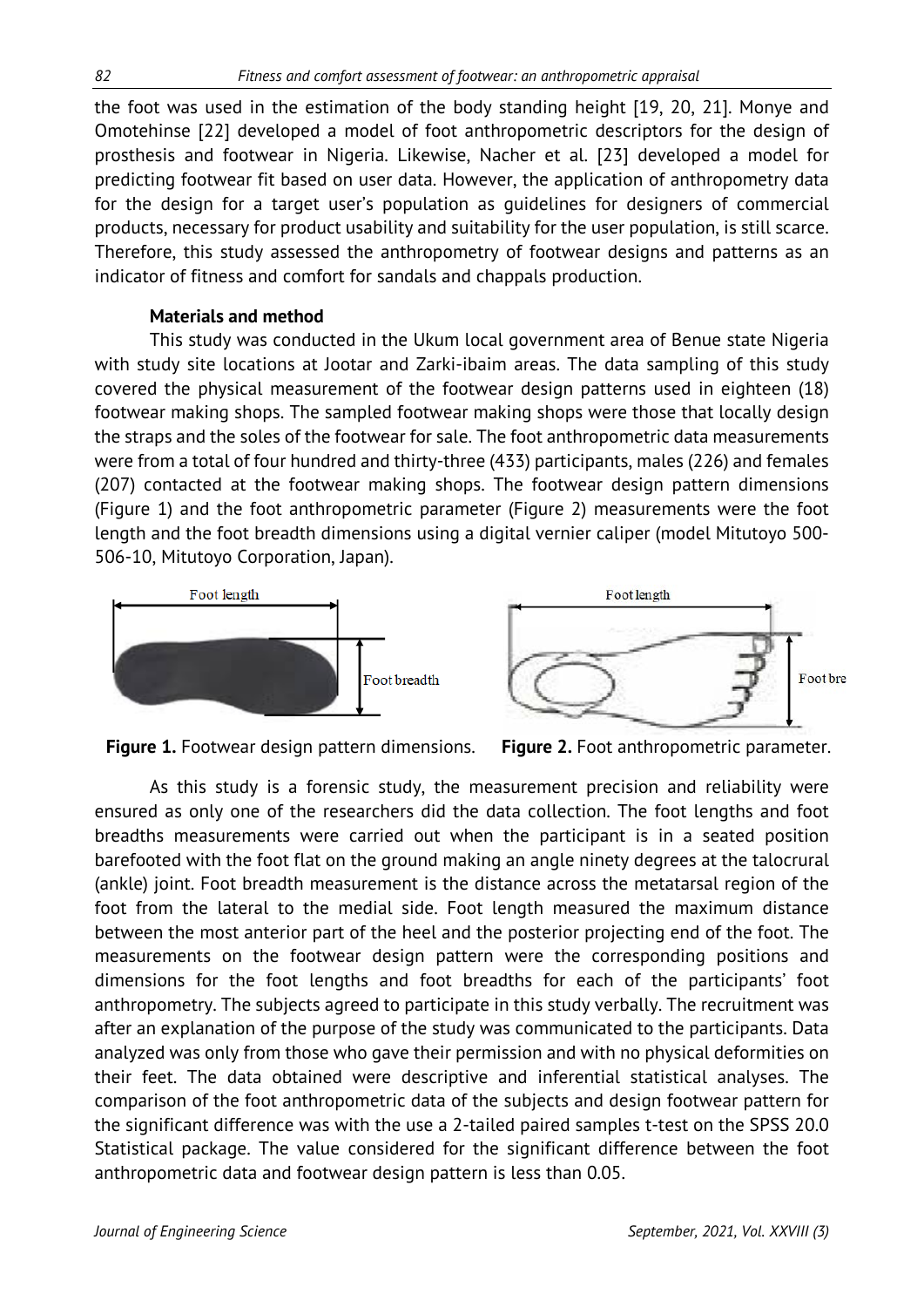### **Results and Discussions**

Table 1 shows the descriptive statistics of the foot anthropometry variables for the males and the female genders. From the table, the average mean value for the right foot length (27.45 cm) and the right foot breadth (10.17 cm) were longer than the left foot length (27.44 cm) and the left foot breadth (10.16 cm) (Table 1). For the female participants, the average mean value for the right foot length (25.29 cm) was higher than the left foot length (25.28 cm). The average mean value of right foot breadth (8.83 cm) is lower than the right foot breadth (8.85 cm) (Table 1). This study observed a lack of bilateral symmetry in both the foot anthropometry dimension of the participants for both the male and female gender. The lack of bilateral symmetry in the foot anthropometry dimension for both gender found in this study in line with observation in previous similar studies [24-29].

| Descriptive statistics of foot anthropometry dimension for gender |              |         |       |         |       |         |       |         |
|-------------------------------------------------------------------|--------------|---------|-------|---------|-------|---------|-------|---------|
| Descriptive<br>statistics                                         | Male = $226$ |         |       |         |       |         |       |         |
|                                                                   | Right        |         | Right |         | Right |         | Right |         |
|                                                                   | FT           | Left FT | FB    | Left FB | FT    | Left FT | FB    | Left FB |
| Min (cm)                                                          | 24.04        | 24.11   | 9.00  | 9.01    | 22.23 | 22.00   | 8.04  | 8.04    |
| $Max$ (cm)                                                        | 30.00        | 29.98   | 11.78 | 11.43   | 28.44 | 28.96   | 9.98  | 10.02   |
| Mean (cm)                                                         | 27.45        | 27.44   | 10.17 | 10.16   | 25.29 | 25.28   | 8.83  | 8.85    |
| $SD$ (cm)                                                         | 1.68         | 1.69    | 0.55  | 0.56    | 1.08  | 1.15    | 0.52  | 0.54    |

The design footwear pattern used in the cottage firm for the sandals and chappals footwear production followed a different order (Table 2). The measured dimension of the design footwear pattern used in the cottage firm for the female subjects' footwear production showed that average the right foot length and left foot length are of the same dimension (25.15 cm). The foot breadths have variation as the left foot breadth (8.88 cm) was found higher than the right foot breadth (8.86 cm) (Table 2). The design footwear pattern also observed a lack of bilateral symmetry in the male and female design footwear pattern. The variation in the footwear design dimension implies that both sides of the pairs are not equal.

*Table 2*

| Descriptive<br>statistics | Male = $226$   |         |           |         | Female = $207$ |         |      |         |  |
|---------------------------|----------------|---------|-----------|---------|----------------|---------|------|---------|--|
|                           | Right<br>Right |         | Right     |         |                |         |      |         |  |
|                           | FT             | Left FT | <b>FB</b> | Left FB | FT             | Left FT | FB   | Left FB |  |
| Min(cm)                   | 24.7           | 24.9    | 9.43      | 9.45    | 22.7           | 22.5    | 8.18 | 8.52    |  |
| Max (cm)                  | 29.4           | 29.6    | 11        | 10.9    | 27.9           | 28.1    | 9.64 | 9.54    |  |
| Mean (cm)                 | 27.3           | 27.28   | 10.22     | 10.16   | 25.15          | 25.15   | 8.86 | 8.88    |  |
| $SD$ (cm)                 | 1.58           | 1.53    | 0.38      | 0.38    | 1.05           | 1.14    | 0.38 | 0.32    |  |

**Descriptive statistics of footwear pattern dimension for gender** 

Table 3 compares the average mean of the foot anthropometry variables with the corresponding variable on the design footwear pattern dimension for both genders. The result obtained showed that for the males, the average mean value of the right foot length anthropometry parameter had a higher mean value  $(27.45$  (SD = 1.68) compared to the right foot length of the design footwear pattern parameter that had  $27.30$  (SD = 1.58), t(225) = -

*Table 1*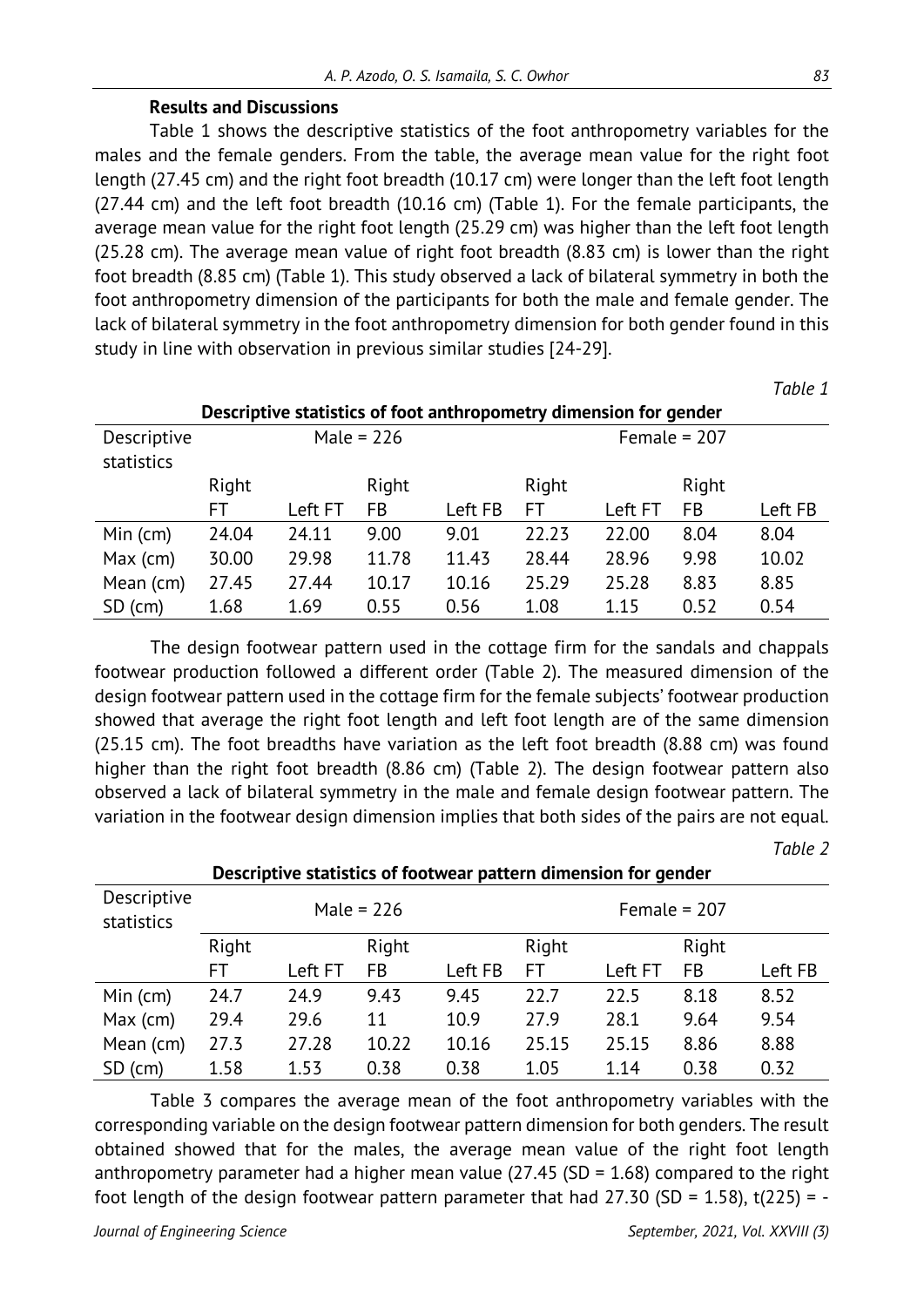1.07,  $p = 0.28$  (Table 3). The result obtained means that the right foot length anthropometry variables and the corresponding right foot length of the design footwear pattern dimension were not significantly different as the p-value was higher than 0.05. The high p-value obtained from the paired t-test indicated that the design footwear pattern parameters used for the right foot length anthropometry parameter for the male subjects gave the desired fits. Similarly, the paired samples t-test for the left foot length ( $p = 0.27$ ), right foot breadth ( $p = 0.27$ ) 0.25), and left foot breadth ( $p = 0.89$ ) between the foot anthropometry and design footwear pattern were not significantly different as the values were higher than 0.05 (Table 3). The result obtained implies that the basis adopted for designing footwear at the cottage firm assessed gave the desired fit need for comfort. This study established that guided anthropometry developed and used at the cottage firms for the footwear design and production in this study matched the studied population fitness and comfort. This finding is in agreement with the postulations in several other similar studies [5 - 7].

*Table 3*

| Anthropometry variables |                                                       |       |             |            | Descriptive statistics t-test for equality of means |     |         |  |
|-------------------------|-------------------------------------------------------|-------|-------------|------------|-----------------------------------------------------|-----|---------|--|
|                         |                                                       | Mean  | <b>SD</b>   | <b>SEM</b> | t                                                   | Df  | p-value |  |
|                         | Right FT Foot anthropometry variables 27.45 1.68 0.11 |       |             |            |                                                     |     |         |  |
|                         | Design footwear pattern                               | 27.30 | 1.58 0.11   |            | 1.07                                                | 225 | 0.28    |  |
| Left FT                 | Foot anthropometry variables 27.44                    |       | 1.69 0.11   |            |                                                     |     |         |  |
|                         | Design footwear pattern                               | 27.28 | 1.53 0.1    |            | 1.1                                                 | 225 | 0.27    |  |
|                         | Right FB Foot anthropometry variables 10.17           |       | 0.55 0.04   |            |                                                     |     |         |  |
|                         | Design footwear pattern                               | 10.22 | 0.38        | 0.03       | $-1.16$                                             | 225 | 0.25    |  |
| Left FB                 | Foot anthropometry variables 10.16                    |       | $0.56$ 0.04 |            |                                                     |     |         |  |
|                         | Design footwear pattern                               | 10.16 | 0.38        | 0.03       | $-0.14$                                             | 225 | 0.89    |  |

# **Paired sample t-test for the foot anthropometry variables and design footwear pattern dimension for the male subjects**

Table 4 shows the comparison of the average mean of the foot anthropometry parameters and the foot design pattern for the female participants. The paired samples t-test comparison made between the foot anthropometry parameters and the foot design pattern for the foot length and foot breadth on both legs showed that there was a significant difference in all cases.

The p-value obtained for each was higher than 0.05.

The result obtained demonstrated that the foot anthropometry data used in the cottage shops is suitable for the study population.

This study also showed that the product design specific to a group of people helped in the achievement of footwear fitness and comfort. Therefore, the finding in this study buttressed Cooper et al. [30] statement that the anthropometry data must be appropriate to the design of a product and must be descriptive to the target users' population for the product design to be effective. As such, it forms the guidelines for footwear designers for the commercial production of footwear.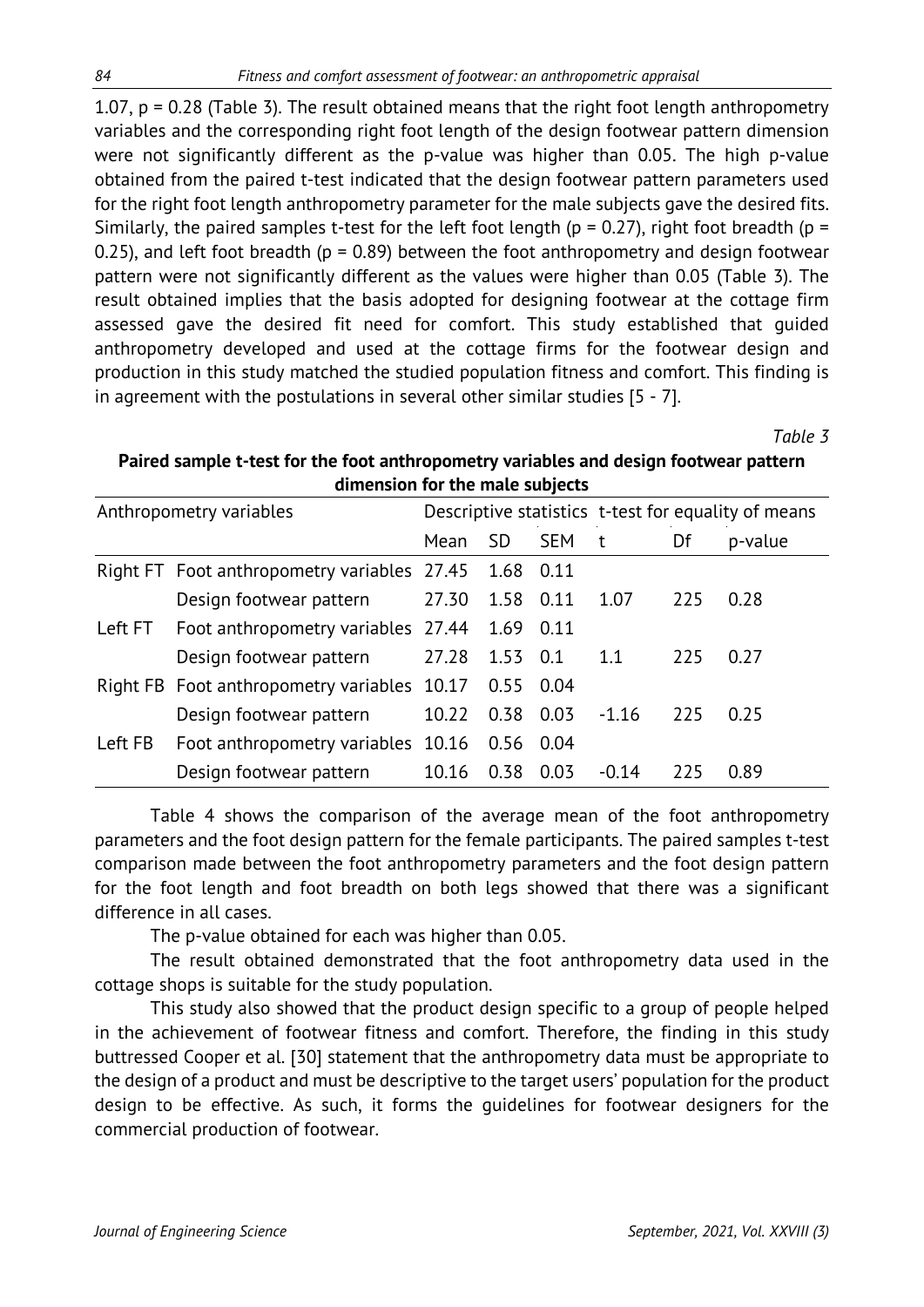*Table 4*

| annersion for the remate subjects |                                             |       |           |            |                                                     |     |         |  |
|-----------------------------------|---------------------------------------------|-------|-----------|------------|-----------------------------------------------------|-----|---------|--|
| Anthropometry variables           |                                             |       |           |            | Descriptive statistics t-test for equality of means |     |         |  |
|                                   |                                             | Mean  | <b>SD</b> | <b>SEM</b> |                                                     | Df  | p-value |  |
|                                   | Right FT Foot anthropometry variables 25.29 |       | 1.08      | 0.07       |                                                     |     |         |  |
|                                   | Design footwear pattern                     | 25.15 | 1.05      | 0.07       | 1.64                                                | 206 | 0.10    |  |
| Left FT                           | Foot anthropometry variables 25.28          |       | 1.15      | 0.08       |                                                     |     |         |  |
|                                   | Design footwear pattern                     | 25.15 | 1.14      | 0.08       | 1.40                                                | 206 | 0.16    |  |
|                                   | Right FB Foot anthropometry variables 8.83  |       | 0.52      | 0.04       |                                                     |     |         |  |
|                                   | Design footwear pattern                     | 8.86  | 0.38      | 0.03       | $-0.84$                                             | 206 | 0.40    |  |
| Left FB                           | Foot anthropometry variables 8.85           |       | 0.54      | 0.04       |                                                     |     |         |  |
|                                   | Design footwear pattern                     | 8.88  | 0.32      | 0.02       | $-0.83$                                             | 206 | 0.41    |  |

# **Paired sample t-test for the foot anthropometry variables and design footwear pattern dimension for the female subjects**

# **Conclusion**

The anthropometry assessment of the human body or any part of the human body through physical measurements is a means of identification of the body characteristics. This physical measurement exposes any deformities or impaired integrity and provides useful information on the measured part. The fitness of the footwear design pattern used in the production of footwear in the cottage firms in Nigeria assessed in this study showed that there no significant difference between the foot anthropometry variables and footwear design pattern dimension for the male and the female gender. This study has demonstrated that tailoring a product design to the users' population reduces the mismatch challenges, grant fitness, and comfort to the users. However, this study only covered two-foot anthropometry variables, foot length and foot breadth, applicable in sandals and chappals production. Further studies are recommended that will consider other parameters of the foot anthropometry. As well data collection should be extended to more population and classified according to ages.

#### **References**

- 1. Oladipo G., Bob-Manuel I., Ezenatein G. Quantitative comparison of foot anthropometry under different weight bearing conditions amongst Nigerians. In: *The Internet Journal of Biological Anthropology,* 2008, 3(1).
- 2. Osunwoke E.A., Vidona W.B., Atulegwu G.C. Anthropometric study on the anatomical variation of the external ear amongst Port Harcourt students, Nigeria. In: *International Journal of Anatomical Variations*, 2018, 11(4), pp. 143 - 146.
- 3. Ismaila S.O. Anthropometric data of hand, foot and ear of university students in Nigeria. In: *Leonardo Journal of Sciences*, 2009, 15(8), pp. 15 - 20
- 4. Kaankuka T.K. Ikyaator, M.T. Umogbai V.I. Development of anthropometric data for Benue state Nigeria agricultural workers. In: *International Journal of Engineering and Technology*, 2016, 6(8), pp. 271 – 276.
- 5. Agrawal K.N., Singh R.K.P., Satapathy K.K. Anthropometric considerations of farm tools/machinery design for tribal workers of Northeastern India. In: *Agricultural Engineering International: CIGR Journal*, 2010, 12(1), pp. 143 - 150.
- 6. Caragliu B. Fitness for drivers. In: *Italian Journal of Occupational Medicine and Ergonomics*, 2006, 28 (1), pp. 82-84.
- 7. Muzammil M., Rizvi S., Hassan F. Hassan S.N. Anthropometric data with special reference to the indian needsan overview. In: *Journal of the Institution of Engineers (India) Part PR, Production Engineering Division*, 2007, 87, pp. 14 - 19.